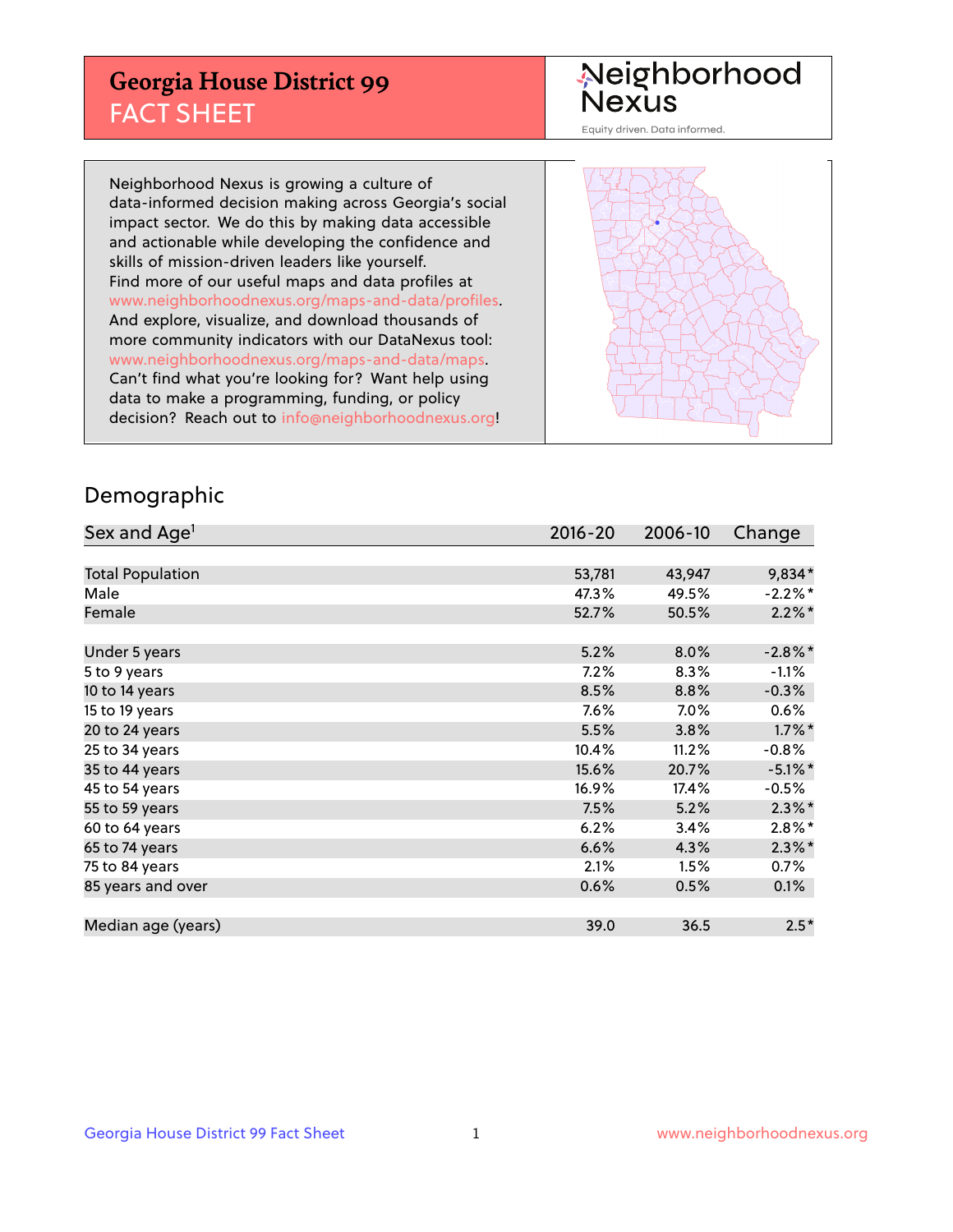## Demographic, continued...

| Race <sup>2</sup>                                            | $2016 - 20$  | 2006-10      | Change            |
|--------------------------------------------------------------|--------------|--------------|-------------------|
| Total population                                             | 53,781       | 43,947       | $9,834*$          |
| One race                                                     | 96.3%        | 98.2%        | $-1.9%$ *         |
| White                                                        | 51.0%        | 61.1%        | $-10.0\%$ *       |
| <b>Black or African American</b>                             | 16.2%        | 11.7%        | 4.5%*             |
| American Indian and Alaska Native                            | 0.2%         | 0.3%         | $-0.1%$           |
| Asian                                                        | 26.7%        | 21.6%        | $5.1\%$ *         |
| Native Hawaiian and Other Pacific Islander                   | 0.0%         | 0.2%         | $-0.2%$           |
| Some other race                                              | 2.2%         | 3.4%         | $-1.1%$           |
| Two or more races                                            | 3.7%         | 1.8%         | $1.9\%$ *         |
| Race alone or in combination with other race(s) <sup>3</sup> | $2016 - 20$  | 2006-10      | Change            |
|                                                              |              |              |                   |
| Total population                                             | 53,781       | 43,947       | 9,834*            |
| White                                                        | 54.4%        | 62.7%        | $-8.3\%$ *        |
| <b>Black or African American</b>                             | 17.4%        | 12.1%        | $5.3\%$ *         |
| American Indian and Alaska Native                            | 1.0%         | 0.6%         | 0.4%              |
| Asian                                                        | 28.3%        | 22.4%        | 5.9%*             |
| Native Hawaiian and Other Pacific Islander                   | 0.0%         | 0.2%         | $-0.2%$           |
| Some other race                                              | 3.0%         | 3.7%         | $-0.7%$           |
| Hispanic or Latino and Race <sup>4</sup>                     | $2016 - 20$  | 2006-10      | Change            |
| Total population                                             | 53,781       | 43,947       | 9,834*            |
| Hispanic or Latino (of any race)                             | 7.3%         | 9.0%         | $-1.6%$           |
| Not Hispanic or Latino                                       | 92.7%        | 91.0%        | 1.6%              |
| White alone                                                  | 46.3%        | 56.1%        | $-9.7%$ *         |
| <b>Black or African American alone</b>                       | 15.7%        | 11.5%        | $4.2\%$ *         |
| American Indian and Alaska Native alone                      | 0.2%         | 0.3%         | $-0.1%$           |
| Asian alone                                                  | 26.7%        | 21.5%        | $5.1\%$ *         |
| Native Hawaiian and Other Pacific Islander alone             |              |              |                   |
|                                                              | 0.0%         | 0.2%         | $-0.2%$           |
| Some other race alone<br>Two or more races                   | 0.7%<br>3.0% | 0.2%<br>1.3% | 0.5%<br>$1.7\%$ * |
|                                                              |              |              |                   |
| U.S. Citizenship Status <sup>5</sup>                         | $2016 - 20$  | 2006-10      | Change            |
| Foreign-born population                                      | 14,817       | 10,930       | 3,886*            |
| Naturalized U.S. citizen                                     | 57.1%        | 43.1%        | 14.0%*            |
| Not a U.S. citizen                                           | 42.9%        | 56.9%        | $-14.0\%$ *       |
|                                                              |              |              |                   |
| Citizen, Voting Age Population <sup>6</sup>                  | $2016 - 20$  | 2006-10      | Change            |
| Citizen, 18 and over population                              | 34,310       | 25,972       | 8,338*            |
| Male                                                         | 46.9%        | 47.9%        | $-1.0%$           |
| Female                                                       | 53.1%        | 52.1%        | 1.0%              |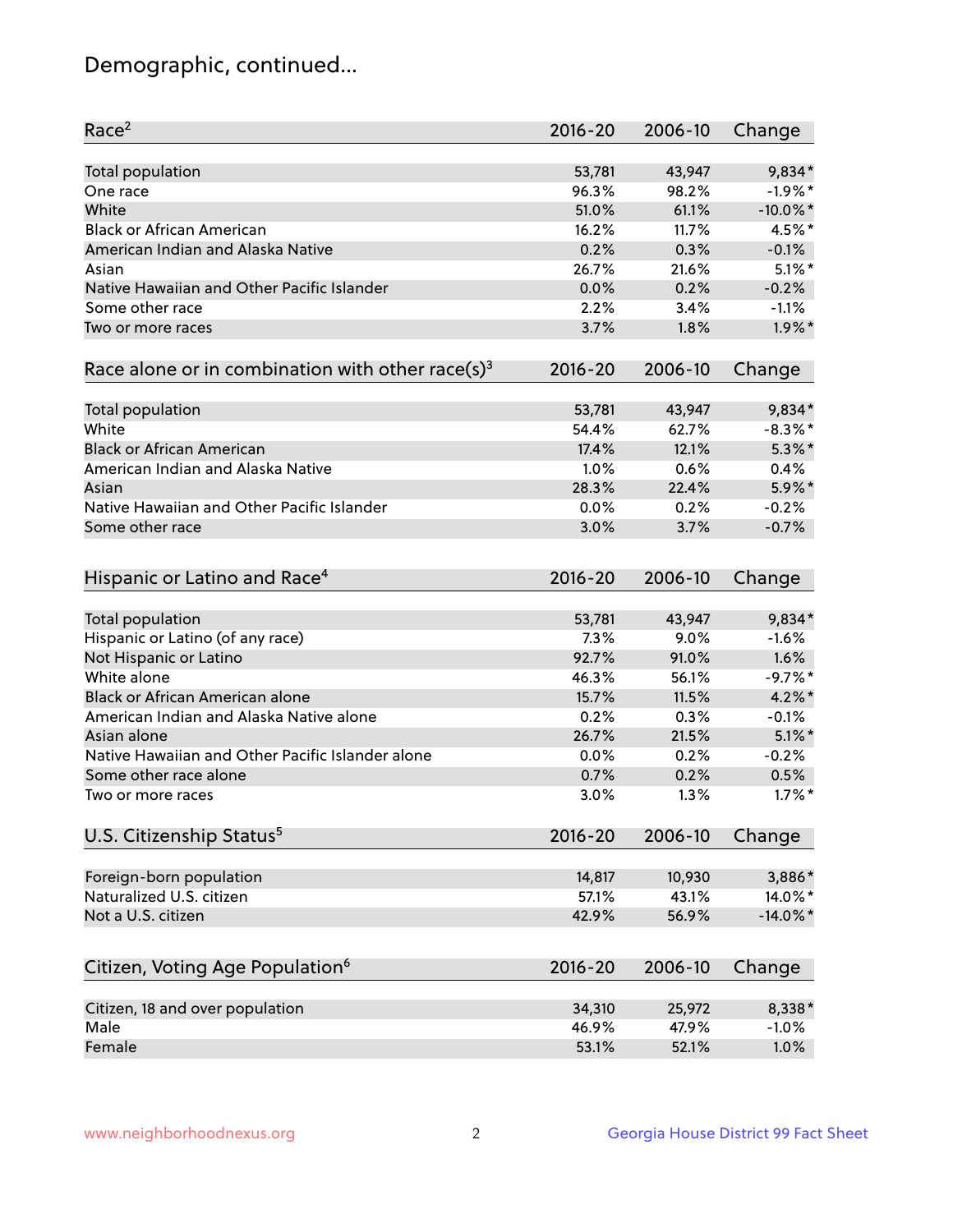#### Economic

| Income <sup>7</sup>                                 | $2016 - 20$ | 2006-10 | Change     |
|-----------------------------------------------------|-------------|---------|------------|
|                                                     |             |         |            |
| All households                                      | 18,606      | 15,027  | $3,578*$   |
| Less than \$10,000                                  | 4.0%        | 3.5%    | 0.5%       |
| \$10,000 to \$14,999                                | 2.4%        | 2.3%    | 0.1%       |
| \$15,000 to \$24,999                                | 3.9%        | 4.6%    | $-0.7%$    |
| \$25,000 to \$34,999                                | 5.9%        | 4.8%    | 1.1%       |
| \$35,000 to \$49,999                                | 9.3%        | 8.5%    | 0.8%       |
| \$50,000 to \$74,999                                | 15.4%       | 18.0%   | $-2.6%$    |
| \$75,000 to \$99,999                                | 11.8%       | 17.9%   | $-6.1\%$ * |
| \$100,000 to \$149,999                              | 20.4%       | 20.3%   | 0.1%       |
| \$150,000 to \$199,999                              | 10.4%       | 10.4%   | 0.0%       |
| \$200,000 or more                                   | 16.5%       | 9.8%    | $6.7\%$ *  |
| Median household income (dollars)                   | 94,286      | 86,570  | $7,715*$   |
| Mean household income (dollars)                     | 117,561     | 106,491 | 11,070*    |
| With earnings                                       | 90.2%       | 91.1%   | $-0.9%$    |
| Mean earnings (dollars)                             | 117,469     | 106,204 | $11,264*$  |
| <b>With Social Security</b>                         | 17.9%       | 12.7%   | $5.2\%$ *  |
| Mean Social Security income (dollars)               | 19,646      | 17,316  | 2,330*     |
| With retirement income                              | 11.9%       | 10.2%   | 1.6%       |
| Mean retirement income (dollars)                    | 27,289      | 28,572  | $-1,283$   |
| With Supplemental Security Income                   | $1.8\%$     | 1.6%    | 0.1%       |
| Mean Supplemental Security Income (dollars)         | 4,770       | 6,766   | $-1,996$   |
| With cash public assistance income                  | 0.7%        | 0.7%    | 0.0%       |
| Mean cash public assistance income (dollars)        | $\pmb{0}$   | 5,898   | $-5,898$   |
| With Food Stamp/SNAP benefits in the past 12 months | 2.9%        | 2.0%    | 0.8%       |
|                                                     |             |         |            |
| Families                                            | 14,111      | 12,097  | $2,014*$   |
| Less than \$10,000                                  | 2.7%        | 2.6%    | 0.1%       |
| \$10,000 to \$14,999                                | 2.1%        | 1.7%    | 0.4%       |
| \$15,000 to \$24,999                                | 1.9%        | 3.3%    | $-1.4%$    |
| \$25,000 to \$34,999                                | 4.4%        | 4.5%    | $-0.2%$    |
| \$35,000 to \$49,999                                | 9.9%        | 6.8%    | $3.1\%$ *  |
| \$50,000 to \$74,999                                | 13.0%       | 15.6%   | $-2.6%$    |
| \$75,000 to \$99,999                                | 12.2%       | 19.1%   | $-6.8\%$ * |
| \$100,000 to \$149,999                              | 22.2%       | 22.7%   | $-0.5%$    |
| \$150,000 to \$199,999                              | 13.2%       | 12.1%   | 1.0%       |
| \$200,000 or more                                   | 18.5%       | 11.6%   | $6.9\%$ *  |
| Median family income (dollars)                      | 108,280     | 95,318  | 12,962*    |
| Mean family income (dollars)                        | 130,153     | 116,738 | 13,416*    |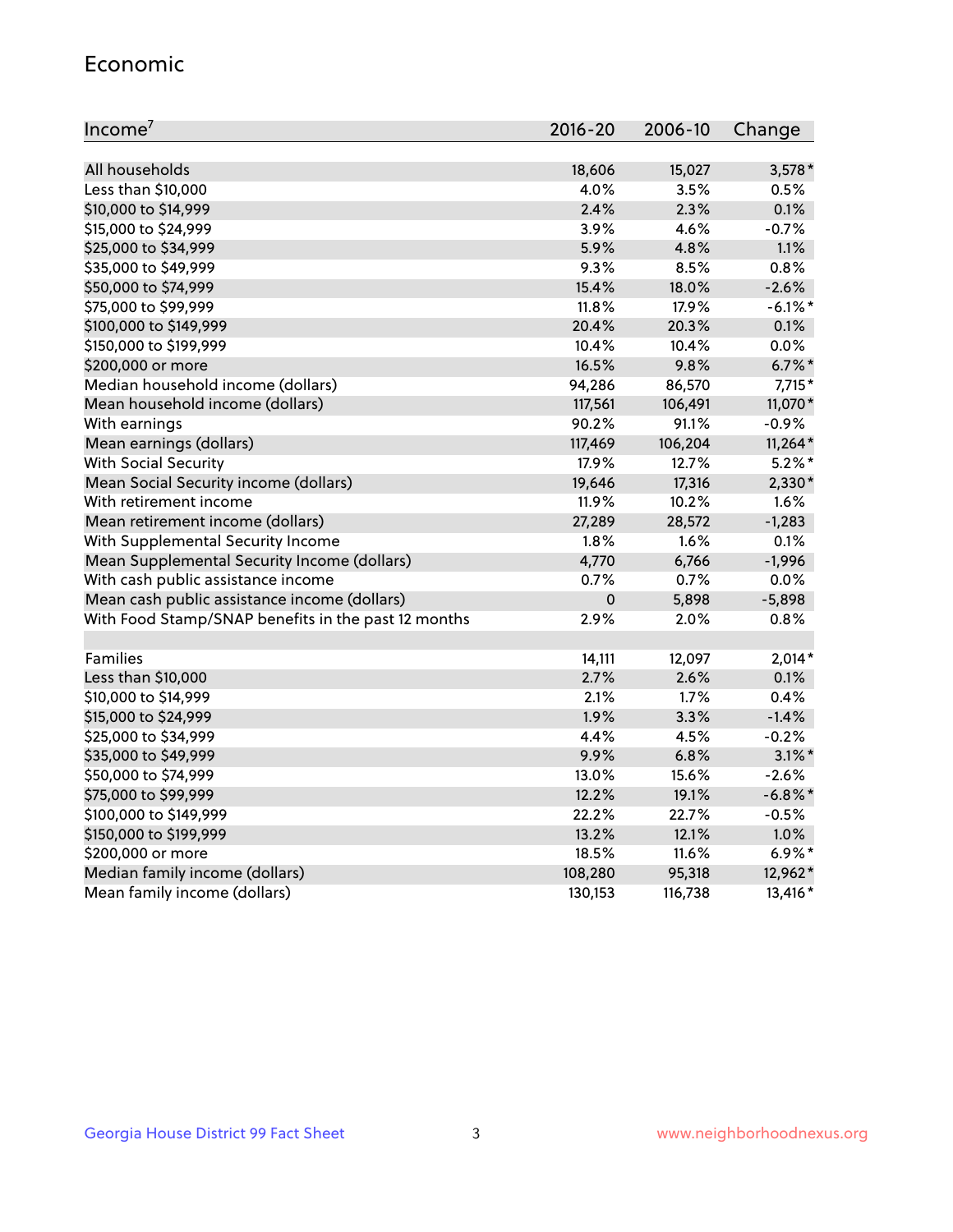## Economic, continued...

| Income, continued <sup>8</sup>                                        | $2016 - 20$ | 2006-10 | Change    |
|-----------------------------------------------------------------------|-------------|---------|-----------|
|                                                                       |             |         |           |
| Nonfamily households                                                  | 4,495       | 2,931   | $1,564*$  |
| Median nonfamily income (dollars)                                     | 60,540      | 51,201  | 9,339*    |
| Mean nonfamily income (dollars)                                       | 74,622      | 60,261  | 14,361*   |
| Median earnings for workers (dollars)                                 | 45,709      | 43,751  | 1,958*    |
| Median earnings for male full-time, year-round workers                | 77,815      | 73,165  | 4,650*    |
| (dollars)                                                             |             |         |           |
| Median earnings for female full-time, year-round workers<br>(dollars) | 53,173      | 43,844  | 9,329*    |
| Per capita income (dollars)                                           | 41,380      | 36,917  | $4,463*$  |
|                                                                       |             |         |           |
| Families and People Below Poverty Level <sup>9</sup>                  | $2016 - 20$ | 2006-10 | Change    |
|                                                                       |             |         |           |
| <b>All families</b>                                                   | 6.8%        | 5.1%    | 1.8%      |
| With related children under 18 years                                  | 9.0%        | 6.9%    | 2.1%      |
| With related children under 5 years only                              | 10.6%       | 5.2%    | 5.4%      |
| Married couple families                                               | 6.0%        | 2.6%    | $3.4\%$ * |
| With related children under 18 years                                  | 8.2%        | 3.1%    | $5.2\%$ * |
| With related children under 5 years only                              | 7.0%        | 4.3%    | 2.7%      |
| Families with female householder, no husband present                  | 15.0%       | 22.4%   | $-7.4%$   |
| With related children under 18 years                                  | 15.9%       | 29.9%   | $-14.0%$  |
| With related children under 5 years only                              | 63.5%       | 14.8%   | 48.7%     |
| All people                                                            | 9.0%        | 5.9%    | $3.0\%$ * |
| Under 18 years                                                        | 8.5%        | 7.4%    | 1.1%      |
| Related children under 18 years                                       | 8.2%        | 7.1%    | 1.1%      |
| Related children under 5 years                                        | 7.4%        | 6.2%    | 1.2%      |
| Related children 5 to 17 years                                        | 8.5%        | 7.4%    | 1.0%      |
| 18 years and over                                                     | 9.1%        | 5.3%    | $3.8\%$ * |
| 18 to 64 years                                                        | 9.3%        | 5.2%    | $4.1\%$ * |
| 65 years and over                                                     | 7.7%        | 7.1%    | 0.7%      |
| People in families                                                    | 8.1%        | 5.1%    | $3.1\%$ * |
| Unrelated individuals 15 years and over                               | 15.5%       | 14.7%   | 0.8%      |
|                                                                       |             |         |           |
| Non-Hispanic white people                                             | 7.8%        | 3.5%    | 4.3%*     |
| Black or African-American people                                      | 8.5%        | 6.0%    | 2.5%      |
| Asian people                                                          | 10.6%       | 8.7%    | 1.9%      |
| Hispanic or Latino people                                             | 10.5%       | 14.0%   | $-3.5%$   |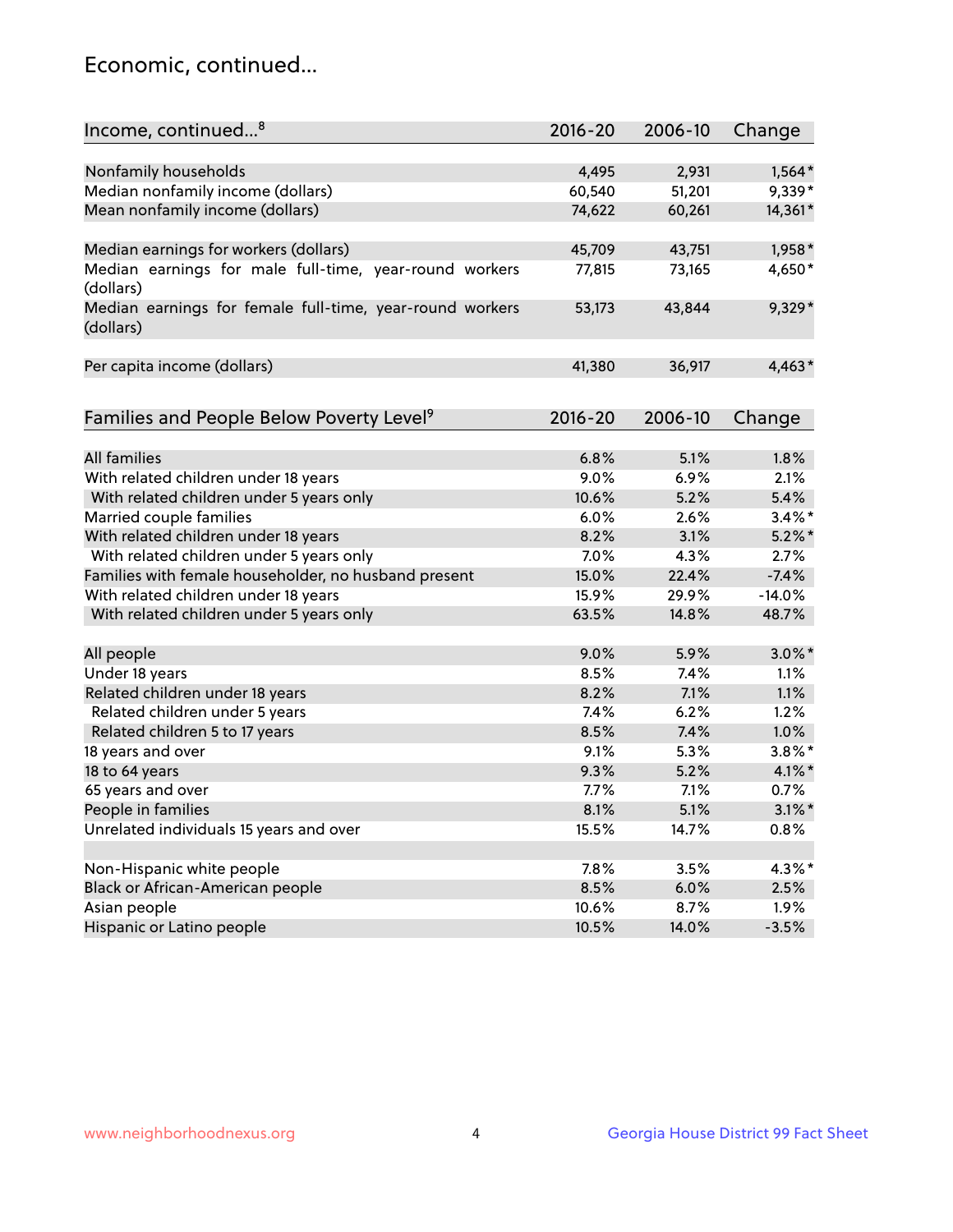## Employment

| Employment Status <sup>10</sup>                                             | $2016 - 20$ | 2006-10 | Change     |
|-----------------------------------------------------------------------------|-------------|---------|------------|
|                                                                             |             |         |            |
| Population 16 years and over                                                | 41,654      | 32,064  | 9,590*     |
| In labor force                                                              | 70.8%       | 72.7%   | $-1.9%$    |
| Civilian labor force                                                        | 70.8%       | 72.5%   | $-1.7%$    |
| Employed                                                                    | 67.6%       | 67.7%   | $-0.1%$    |
| Unemployed                                                                  | 3.2%        | 4.8%    | $-1.6%$    |
| <b>Armed Forces</b>                                                         | 0.0%        | 0.2%    | $-0.1%$    |
| Not in labor force                                                          | 29.2%       | 27.3%   | 1.9%       |
| Civilian labor force                                                        |             |         |            |
|                                                                             | 29,473      | 23,248  | $6,225*$   |
| <b>Unemployment Rate</b>                                                    | 4.5%        | 6.6%    | $-2.1%$    |
| Females 16 years and over                                                   | 22,098      | 16,850  | $5,248*$   |
| In labor force                                                              | 64.4%       | 63.5%   | 0.9%       |
| Civilian labor force                                                        | 64.3%       | 63.2%   | 1.1%       |
| Employed                                                                    | 61.6%       | 58.4%   | 3.1%       |
|                                                                             |             |         |            |
| Own children of the householder under 6 years                               | 3,553       | 4,211   | $-658*$    |
| All parents in family in labor force                                        | 63.6%       | 61.5%   | 2.1%       |
| Own children of the householder 6 to 17 years                               | 9,976       | 8,599   | $1,377*$   |
| All parents in family in labor force                                        | 68.0%       | 65.0%   | 3.0%       |
|                                                                             |             |         |            |
| Industry <sup>11</sup>                                                      | $2016 - 20$ | 2006-10 | Change     |
|                                                                             |             |         |            |
| Civilian employed population 16 years and over                              | 28,157      | 21,717  | $6,440*$   |
| Agriculture, forestry, fishing and hunting, and mining                      | 0.0%        | 0.2%    | $-0.2%$    |
| Construction                                                                | 4.6%        | 5.9%    | $-1.2%$    |
| Manufacturing                                                               | 9.6%        | 9.9%    | $-0.3%$    |
| Wholesale trade                                                             | 4.7%        | 6.5%    | $-1.8\%$ * |
| Retail trade                                                                | 9.6%        | 10.0%   | $-0.4%$    |
| Transportation and warehousing, and utilities                               | 3.4%        | 4.0%    | $-0.6%$    |
| Information                                                                 | 2.2%        | 4.5%    | $-2.3\%$ * |
| Finance and insurance, and real estate and rental and leasing               | 9.4%        | 10.3%   | $-0.9\%$   |
| Professional, scientific, and management, and administrative                | 19.9%       | 17.5%   | $2.4\%$ *  |
| and waste management services                                               |             |         |            |
| Educational services, and health care and social assistance                 | 20.8%       | 16.3%   | 4.5%*      |
| Arts, entertainment, and recreation, and accommodation and<br>food services | 8.3%        | 7.0%    | 1.3%       |
| Other services, except public administration                                | 4.8%        | 5.5%    | $-0.7%$    |
| Public administration                                                       | 2.7%        | 2.5%    | 0.2%       |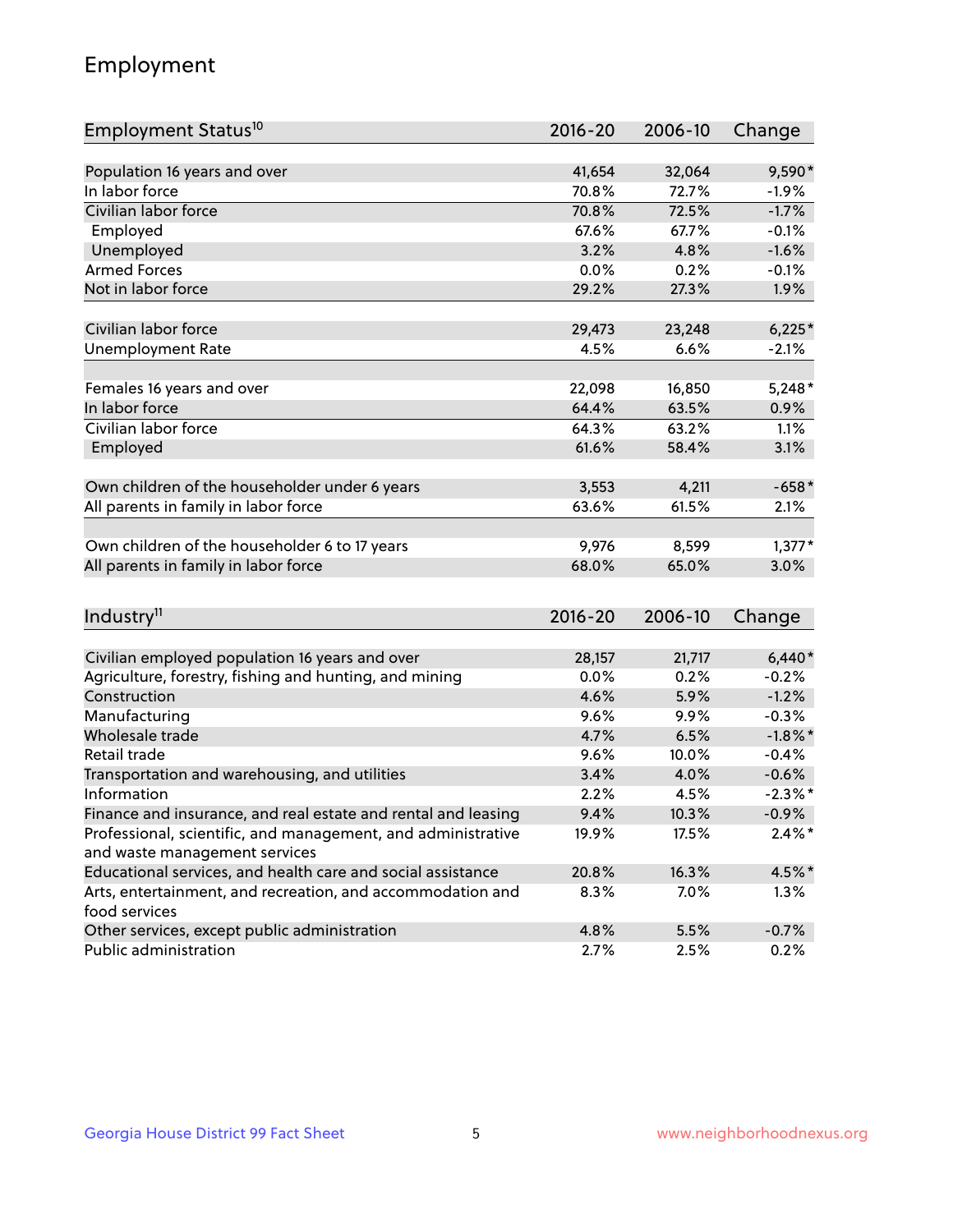## Employment, continued...

| Occupation <sup>12</sup>                                     | $2016 - 20$ | 2006-10 | Change     |
|--------------------------------------------------------------|-------------|---------|------------|
| Civilian employed population 16 years and over               | 28,157      | 21,717  | $6,440*$   |
| Management, business, science, and arts occupations          | 53.4%       | 51.8%   | 1.6%       |
| Service occupations                                          | 13.4%       | 10.3%   | $3.1\%$ *  |
| Sales and office occupations                                 | 21.9%       | 26.4%   | $-4.5%$ *  |
| Natural<br>and<br>resources,<br>construction,<br>maintenance | 4.4%        | 6.1%    | $-1.7%$    |
| occupations                                                  |             |         |            |
| Production, transportation, and material moving occupations  | 6.9%        | 5.4%    | 1.5%       |
| Class of Worker <sup>13</sup>                                | $2016 - 20$ | 2006-10 | Change     |
|                                                              |             |         |            |
| Civilian employed population 16 years and over               | 28,157      | 21,717  | $6,440*$   |
| Private wage and salary workers                              | 85.2%       | 83.5%   | 1.6%       |
| Government workers                                           | 9.9%        | 9.8%    | 0.1%       |
| Self-employed in own not incorporated business workers       | 4.5%        | 6.5%    | $-2.0\%$ * |
| Unpaid family workers                                        | 0.4%        | 0.2%    | 0.3%       |
| Job Flows <sup>14</sup>                                      | 2019        | 2010    | Change     |
|                                                              |             |         |            |
| Total Jobs in district                                       | 34,121      | 24,768  | 9,353      |
| Held by residents of district                                | 6.9%        | 7.4%    | $-0.5%$    |
| Held by non-residents of district                            | 93.1%       | 92.6%   | 0.5%       |
| Jobs by Industry Sector <sup>15</sup>                        | 2019        | 2010    | Change     |
|                                                              |             |         |            |
| Total Jobs in district                                       | 34,121      | 24,768  | 9,353      |
| <b>Goods Producing sectors</b>                               | 21.4%       | 19.9%   | 1.5%       |
| Trade, Transportation, and Utilities sectors                 | 25.2%       | 22.7%   | 2.5%       |
| All Other Services sectors                                   | 53.5%       | 57.4%   | $-3.9%$    |
| Total Jobs in district held by district residents            | 2,348       | 1,821   | 527        |
| <b>Goods Producing sectors</b>                               | 18.3%       | 16.6%   | 1.6%       |
| Trade, Transportation, and Utilities sectors                 | 21.6%       | 19.6%   | 1.9%       |
| All Other Services sectors                                   | 60.2%       | 63.8%   | $-3.6%$    |
|                                                              |             |         |            |
| Jobs by Earnings <sup>16</sup>                               | 2019        | 2010    | Change     |
|                                                              |             |         |            |
| Total Jobs in district                                       | 34,121      | 24,768  | 9,353      |
| Jobs with earnings \$1250/month or less                      | 17.2%       | 20.2%   | $-3.0%$    |
| Jobs with earnings \$1251/month to \$3333/month              | 32.2%       | 39.1%   | $-6.9%$    |
| Jobs with earnings greater than \$3333/month                 | 50.7%       | 40.8%   | 9.9%       |
| Total Jobs in district held by district residents            | 2,348       | 1,821   | 527        |
| Jobs with earnings \$1250/month or less                      | 22.5%       | 26.1%   | $-3.7%$    |
| Jobs with earnings \$1251/month to \$3333/month              | 30.6%       | 31.7%   | $-1.2%$    |
| Jobs with earnings greater than \$3333/month                 | 46.9%       | 42.1%   | 4.8%       |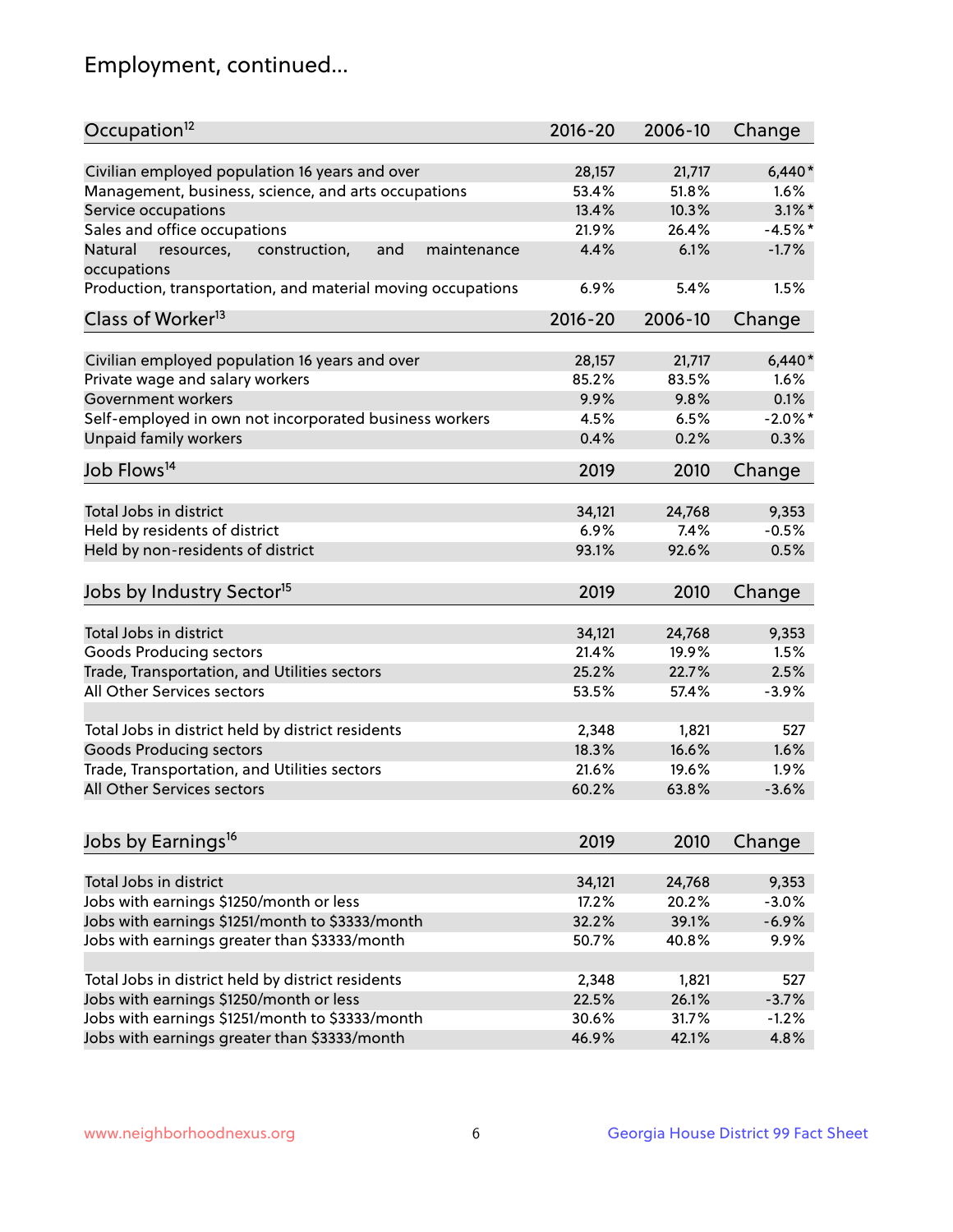## Employment, continued...

| Jobs by Age of Worker <sup>17</sup>               | 2019   | 2010   | Change  |
|---------------------------------------------------|--------|--------|---------|
|                                                   |        |        |         |
| Total Jobs in district                            | 34,121 | 24,768 | 9,353   |
| Jobs with workers age 29 or younger               | 20.9%  | 20.9%  | 0.0%    |
| Jobs with workers age 30 to 54                    | 56.8%  | 64.1%  | $-7.4%$ |
| Jobs with workers age 55 or older                 | 22.3%  | 15.0%  | 7.4%    |
|                                                   |        |        |         |
| Total Jobs in district held by district residents | 2,348  | 1.821  | 527     |
| Jobs with workers age 29 or younger               | 19.4%  | 22.5%  | $-3.1%$ |
| Jobs with workers age 30 to 54                    | 54.6%  | 63.6%  | $-9.0%$ |
| Jobs with workers age 55 or older                 | 26.0%  | 13.9%  | 12.1%   |
|                                                   |        |        |         |

#### Education

| School Enrollment <sup>18</sup>                | $2016 - 20$ | 2006-10 | Change     |
|------------------------------------------------|-------------|---------|------------|
|                                                |             |         |            |
| Population 3 years and over enrolled in school | 15,966      | 13,007  | $2,959*$   |
| Nursery school, preschool                      | $7.7\%$     | 9.6%    | $-1.9\%$   |
| Kindergarten                                   | 5.6%        | 6.2%    | $-0.6%$    |
| Elementary school (grades 1-8)                 | 40.2%       | 45.3%   | $-5.1\%$ * |
| High school (grades 9-12)                      | 24.5%       | 20.9%   | $3.6\%$ *  |
| College or graduate school                     | 21.9%       | 17.9%   | $4.0\%$ *  |
| Educational Attainment <sup>19</sup>           | $2016 - 20$ | 2006-10 | Change     |
|                                                |             |         |            |
| Population 25 years and over                   | 35,459      | 28,180  | $7,280*$   |
| Less than 9th grade                            | 2.6%        | $1.9\%$ | 0.6%       |
| 9th to 12th grade, no diploma                  | 2.6%        | 2.6%    | $-0.0%$    |
| High school graduate (includes equivalency)    | 15.5%       | 16.7%   | $-1.2%$    |
| Some college, no degree                        | 13.6%       | 18.2%   | $-4.6\%$ * |
| Associate's degree                             | 9.5%        | 7.1%    | $2.5%$ *   |
| Bachelor's degree                              | 35.9%       | 37.5%   | $-1.6%$    |
| Graduate or professional degree                | 20.3%       | 15.9%   | 4.4%*      |
|                                                |             |         |            |
| Percent high school graduate or higher         | 94.8%       | 95.4%   | $-0.6%$    |
| Percent bachelor's degree or higher            | 56.2%       | 53.4%   | 2.8%       |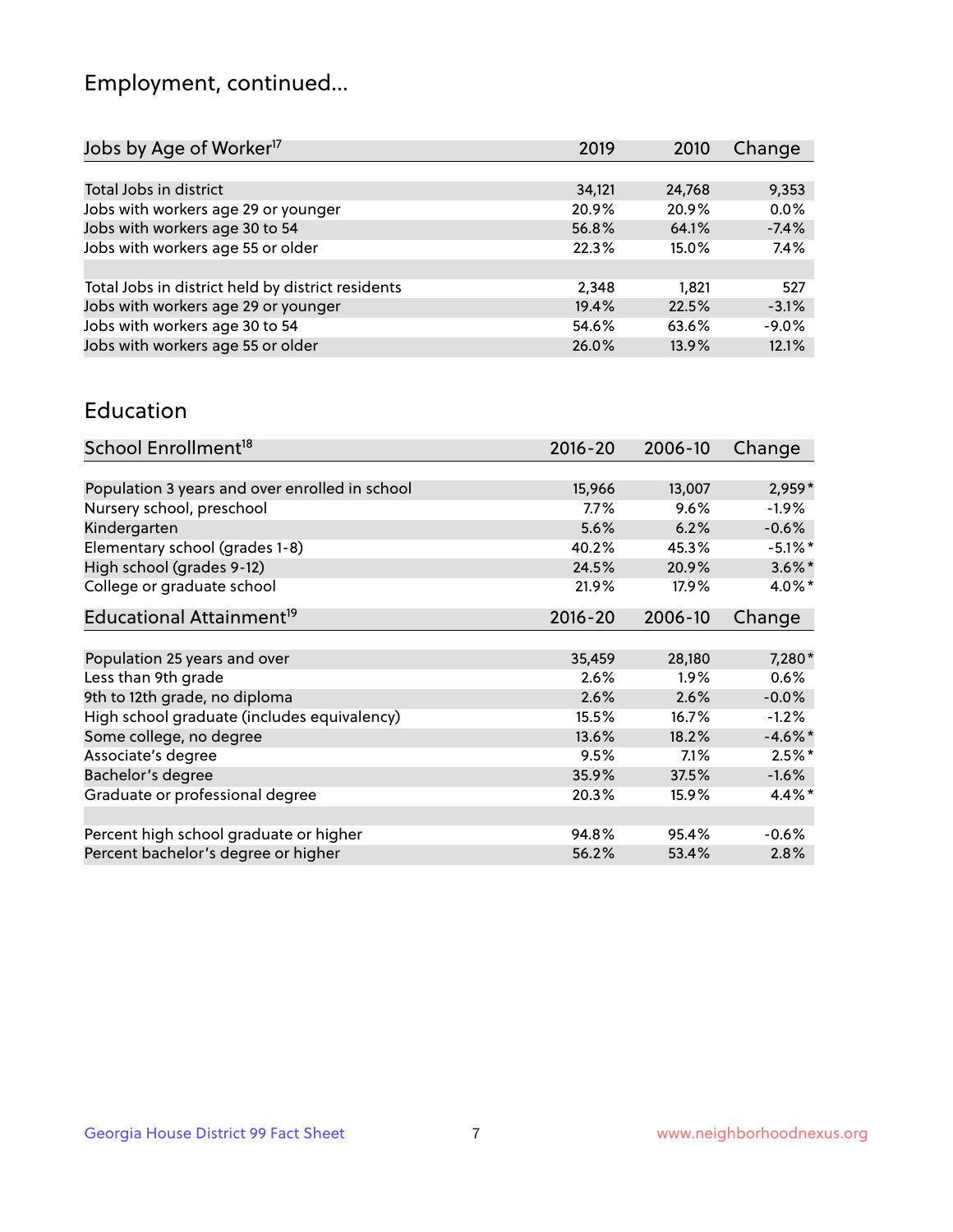## Housing

| Households by Type <sup>20</sup>                     | 2016-20 | 2006-10 | Change     |
|------------------------------------------------------|---------|---------|------------|
|                                                      |         |         |            |
| <b>Total households</b>                              | 18,606  | 15,027  | $3,578*$   |
| Family households (families)                         | 75.8%   | 80.5%   | $-4.7%$ *  |
| With own children under 18 years                     | 37.4%   | 44.8%   | $-7.4%$    |
| Married-couple family                                | 63.3%   | 66.9%   | $-3.6\%$ * |
| With own children of the householder under 18 years  | 30.5%   | 36.9%   | $-6.4\%$ * |
| Male householder, no wife present, family            | 3.1%    | 4.1%    | $-0.9%$    |
| With own children of the householder under 18 years  | 1.5%    | 1.5%    | 0.0%       |
| Female householder, no husband present, family       | 9.4%    | 9.5%    | $-0.1%$    |
| With own children of the householder under 18 years  | 5.4%    | 6.4%    | $-1.1%$    |
| Nonfamily households                                 | 24.2%   | 19.5%   | 4.7%*      |
| Householder living alone                             | 20.8%   | 16.5%   | $4.3\%$ *  |
| 65 years and over                                    | 4.6%    | 3.0%    | $1.6\%$ *  |
|                                                      |         |         |            |
| Households with one or more people under 18 years    | 39.4%   | 46.9%   | $-7.5%$ *  |
| Households with one or more people 65 years and over | 18.9%   | 12.6%   | $6.3\%$ *  |
|                                                      |         |         |            |
| Average household size                               | 2.89    | 2.92    | $-0.04$    |
| Average family size                                  | 3.38    | 3.29    | 0.08       |
|                                                      |         |         |            |
| Housing Occupancy <sup>21</sup>                      | 2016-20 | 2006-10 | Change     |
|                                                      |         |         |            |
| Total housing units                                  | 19,784  | 16,271  | $3,513*$   |
| Occupied housing units                               | 94.0%   | 92.4%   | 1.7%       |
| Vacant housing units                                 | 6.0%    | 7.6%    | $-1.7%$    |
|                                                      |         |         |            |
| Homeowner vacancy rate                               | 2.0     | 3.1     | $-1.0$     |
| Rental vacancy rate                                  | 9.8     | 7.0     | 2.7        |
|                                                      |         |         |            |
|                                                      |         |         |            |
| Units in Structure <sup>22</sup>                     | 2016-20 | 2006-10 | Change     |
|                                                      |         |         |            |
| Total housing units                                  | 19,784  | 16,271  | $3,513*$   |
| 1-unit, detached                                     | 70.2%   | 79.9%   | $-9.6%$ *  |
| 1-unit, attached                                     | 8.4%    | 6.4%    | $2.0\%$ *  |
| 2 units                                              | 0.3%    | 0.2%    | 0.1%       |
| 3 or 4 units                                         | 0.5%    | 0.9%    | $-0.4%$    |
| 5 to 9 units                                         | 3.5%    | 2.2%    | 1.2%       |
| 10 to 19 units                                       | 7.3%    | 4.8%    | $2.5%$ *   |
| 20 or more units                                     | 9.3%    | 4.9%    | 4.4%*      |
| Mobile home                                          | 0.4%    | 0.7%    | $-0.3%$    |
| Boat, RV, van, etc.                                  | 0.0%    | $0.0\%$ | 0.0%       |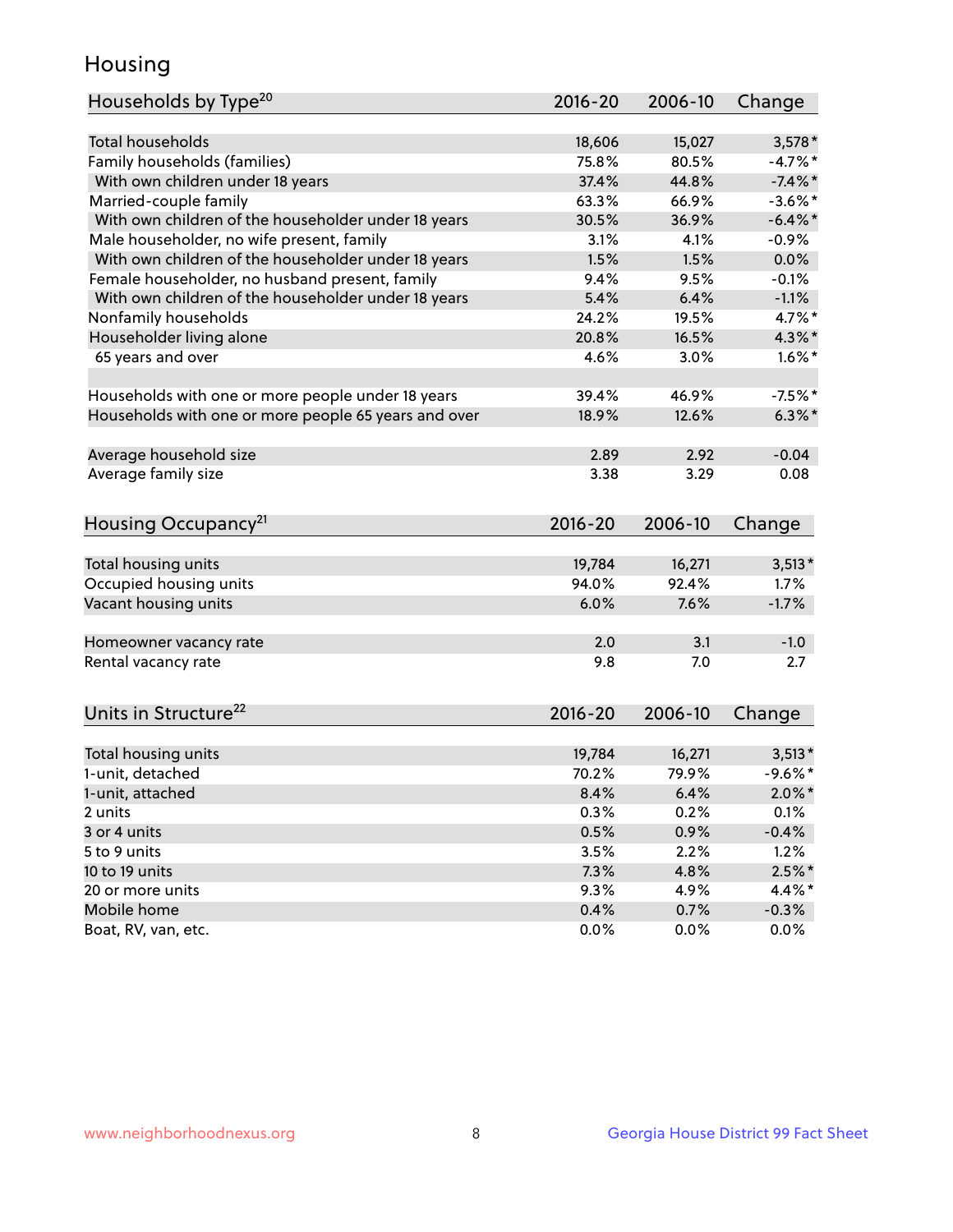## Housing, Continued...

| Year Structure Built <sup>23</sup>             | 2016-20     | 2006-10 | Change      |
|------------------------------------------------|-------------|---------|-------------|
| Total housing units                            | 19,784      | 16,271  | $3,513*$    |
| Built 2014 or later                            | 8.2%        | (X)     | (X)         |
| Built 2010 to 2013                             | 5.4%        | (X)     | (X)         |
| Built 2000 to 2009                             | 31.9%       | 44.0%   | $-12.1%$    |
| Built 1990 to 1999                             | 39.5%       | 37.7%   | 1.8%        |
| Built 1980 to 1989                             | 9.5%        | 11.8%   | $-2.2%$     |
| Built 1970 to 1979                             | 3.1%        | 3.1%    | $-0.0%$     |
| Built 1960 to 1969                             | 1.0%        | 1.4%    | $-0.4%$     |
| Built 1950 to 1959                             | 0.9%        | 0.8%    | 0.1%        |
| Built 1940 to 1949                             | 0.3%        | 0.3%    | $-0.0%$     |
| Built 1939 or earlier                          | 0.2%        | 0.9%    | $-0.7%$     |
| Housing Tenure <sup>24</sup>                   | $2016 - 20$ | 2006-10 | Change      |
| Occupied housing units                         | 18,606      | 15,027  | $3,578*$    |
| Owner-occupied                                 | 72.7%       | 79.9%   | $-7.3\%$ *  |
| Renter-occupied                                | 27.3%       | 20.1%   | $7.3\%$ *   |
| Average household size of owner-occupied unit  | 3.08        | 3.02    | $0.06*$     |
| Average household size of renter-occupied unit | 2.37        | 2.54    | $-0.17$     |
| Residence 1 Year Ago <sup>25</sup>             | $2016 - 20$ | 2006-10 | Change      |
| Population 1 year and over                     | 53,361      | 43,322  | 10,038*     |
| Same house                                     | 86.7%       | 85.3%   | 1.4%        |
| Different house in the U.S.                    | 12.1%       | 13.7%   | $-1.5%$     |
| Same county                                    | 6.7%        | 6.6%    | 0.1%        |
| Different county                               | 5.4%        | 7.1%    | $-1.7%$     |
| Same state                                     | 3.5%        | 2.9%    | 0.6%        |
| Different state                                | 1.9%        | 4.1%    | $-2.2\%$ *  |
| Abroad                                         | 1.2%        | 1.0%    | 0.2%        |
| Value of Housing Unit <sup>26</sup>            | $2016 - 20$ | 2006-10 | Change      |
| Owner-occupied units                           | 13,523      | 12,012  | $1,510*$    |
| Less than \$50,000                             | 1.0%        | 1.6%    | $-0.6%$     |
| \$50,000 to \$99,999                           | 0.7%        | 1.1%    | $-0.4%$     |
| \$100,000 to \$149,999                         | 2.1%        | 6.4%    | $-4.3\%$ *  |
| \$150,000 to \$199,999                         | 11.0%       | 14.1%   | $-3.2\%$ *  |
| \$200,000 to \$299,999                         | 26.5%       | 39.4%   | $-12.9%$ *  |
| \$300,000 to \$499,999                         | 48.1%       | 25.1%   | 23.0%*      |
| \$500,000 to \$999,999                         | 8.3%        | 9.4%    | $-1.1%$     |
| \$1,000,000 or more                            | 2.2%        | 2.7%    | $-0.5%$     |
| Median (dollars)                               | 325,514     | 260,917 | 64,597*     |
| Mortgage Status <sup>27</sup>                  | $2016 - 20$ | 2006-10 | Change      |
| Owner-occupied units                           | 13,523      | 12,012  | $1,510*$    |
| Housing units with a mortgage                  | 76.5%       | 88.3%   | $-11.7\%$ * |
| Housing units without a mortgage               | 23.5%       | 11.7%   | $11.7\%$ *  |
|                                                |             |         |             |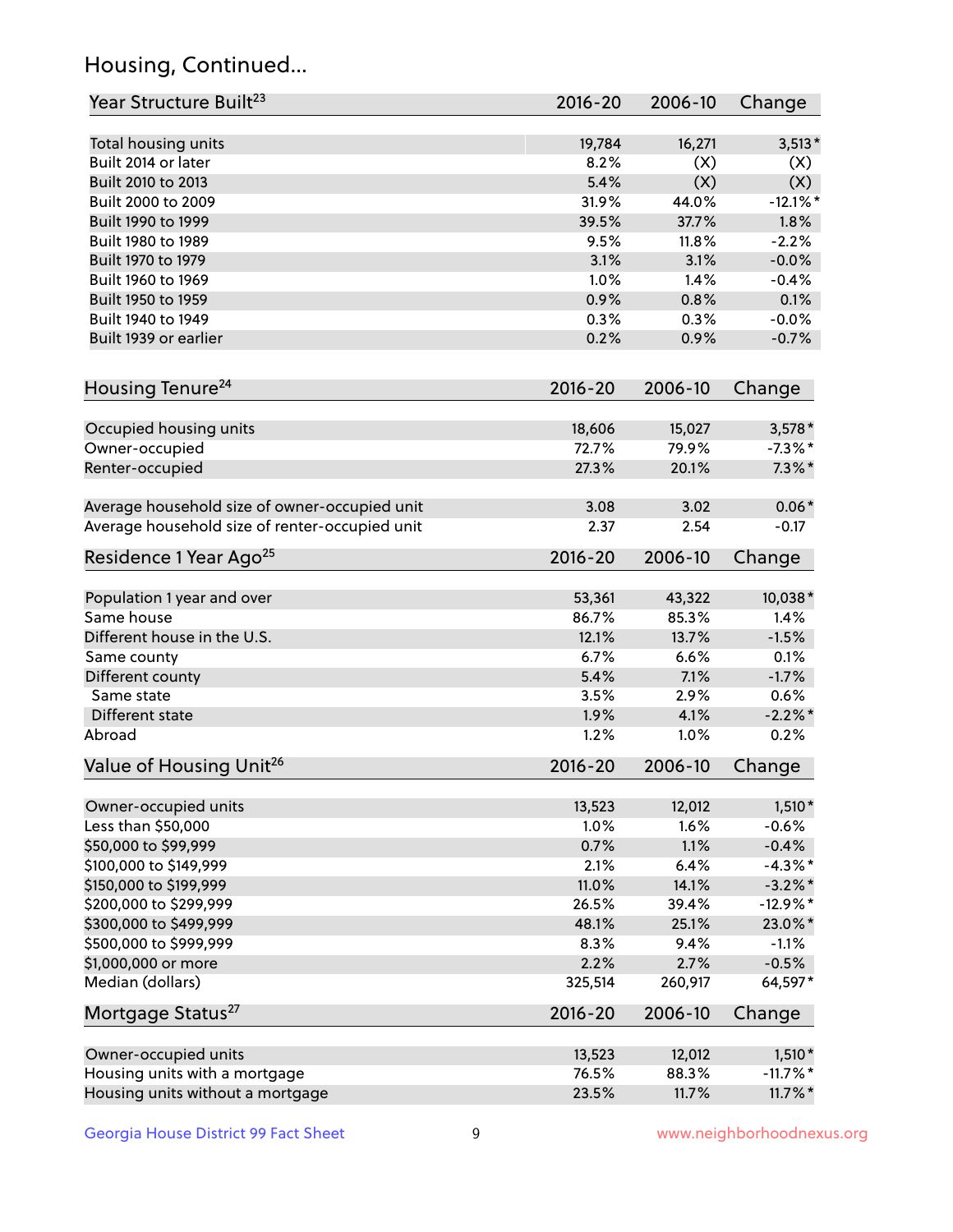## Housing, Continued...

| Selected Monthly Owner Costs <sup>28</sup>                                            | 2016-20 | 2006-10 | Change         |
|---------------------------------------------------------------------------------------|---------|---------|----------------|
| Housing units with a mortgage                                                         | 10,351  | 10,606  | $-255$         |
| Less than \$300                                                                       | 0.0%    | 0.0%    | 0.0%           |
| \$300 to \$499                                                                        | 0.3%    | 0.7%    | $-0.4%$        |
| \$500 to \$999                                                                        | 4.8%    | 4.8%    | 0.0%           |
| \$1,000 to \$1,499                                                                    | 19.4%   | 18.5%   | 0.9%           |
| \$1,500 to \$1,999                                                                    | 30.2%   | 31.3%   | $-1.1%$        |
| \$2,000 to \$2,999                                                                    | 33.1%   | 31.2%   | 1.8%           |
| \$3,000 or more                                                                       | 12.2%   | 13.4%   | $-1.2%$        |
| Median (dollars)                                                                      | 1,921   | 1,914   | $\overline{7}$ |
| Housing units without a mortgage                                                      | 3,171   | 1,406   | $1,765*$       |
| Less than \$150                                                                       | 0.1%    | 1.6%    | $-1.5%$        |
| \$150 to \$249                                                                        | 3.6%    | 9.3%    | $-5.8%$        |
| \$250 to \$349                                                                        | 8.8%    | 9.2%    | $-0.5%$        |
| \$350 to \$499                                                                        | 25.5%   | 25.0%   | 0.5%           |
| \$500 to \$699                                                                        | 27.9%   | 33.3%   | $-5.4%$        |
| \$700 or more                                                                         | 34.2%   | 21.6%   | 12.6%*         |
| Median (dollars)                                                                      | 592     | 532     | $61*$          |
| Household Income <sup>29</sup>                                                        |         |         |                |
| Housing units with a mortgage (excluding units where<br>SMOCAPI cannot be computed)   | 10,237  | 10,513  | $-275$         |
| Less than 20.0 percent                                                                | 49.4%   | 36.4%   | 13.0%*         |
| 20.0 to 24.9 percent                                                                  | 13.1%   | 14.8%   | $-1.7%$        |
| 25.0 to 29.9 percent                                                                  | 11.6%   | 13.7%   | $-2.0%$        |
| 30.0 to 34.9 percent                                                                  | 4.3%    | 10.0%   | $-5.7\%$ *     |
| 35.0 percent or more                                                                  | 21.6%   | 25.2%   | $-3.6%$        |
| Not computed                                                                          | 114     | 94      | 20             |
| Housing unit without a mortgage (excluding units where<br>SMOCAPI cannot be computed) | 3,143   | 1,391   | $1,752*$       |
| Less than 10.0 percent                                                                | 50.4%   | 48.6%   | 1.8%           |
| 10.0 to 14.9 percent                                                                  | 17.6%   | 13.2%   | 4.4%*          |
| 15.0 to 19.9 percent                                                                  | 11.7%   | 10.1%   | 1.6%           |
| 20.0 to 24.9 percent                                                                  | 2.1%    | 6.6%    | $-4.5%$        |
| 25.0 to 29.9 percent                                                                  | 4.4%    | 9.6%    | $-5.2%$        |
| 30.0 to 34.9 percent                                                                  | 0.9%    | 1.9%    | $-1.0%$        |
| 35.0 percent or more                                                                  | 12.9%   | 10.0%   | 2.8%           |
| Not computed                                                                          | 28      | 15      | 13             |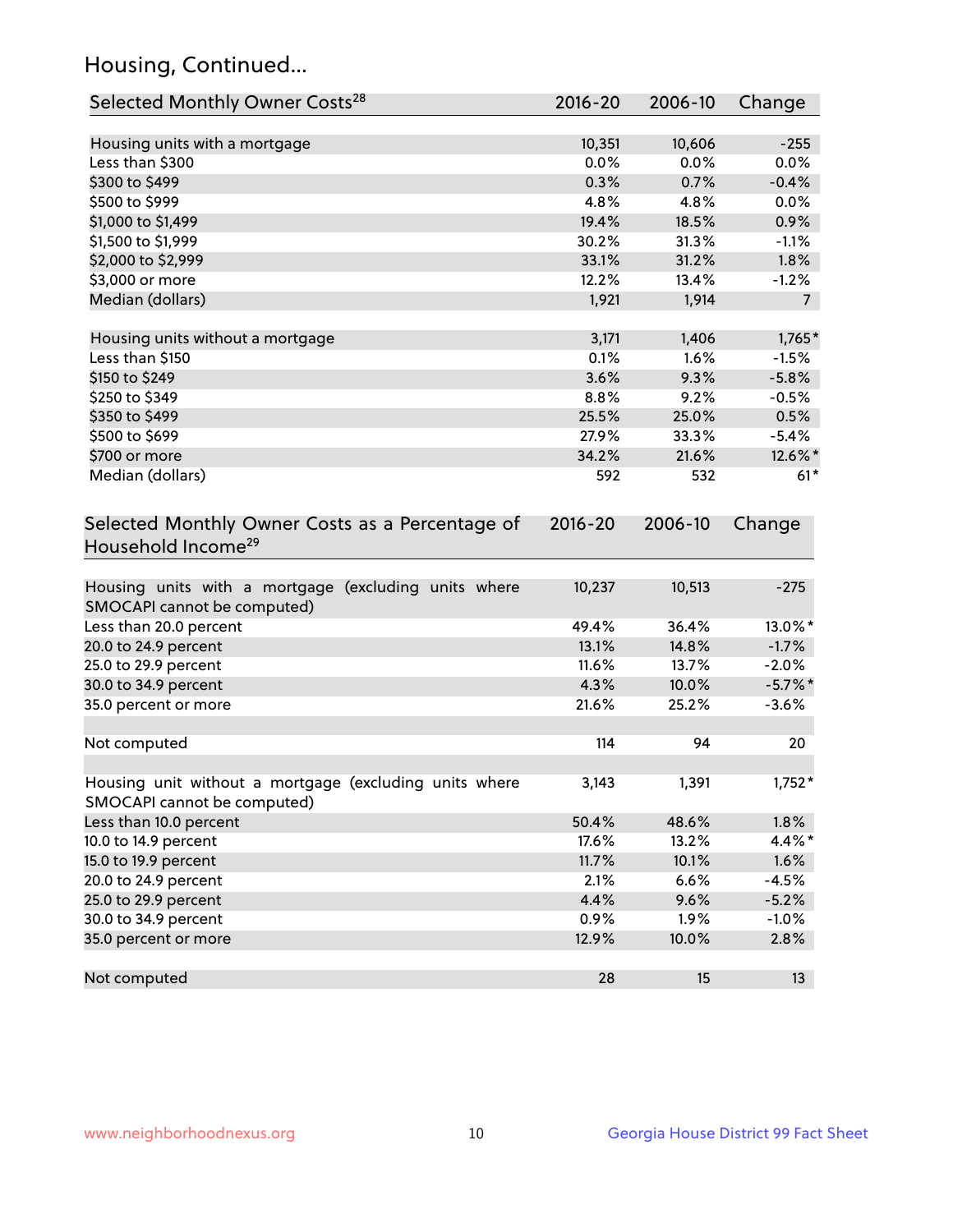## Housing, Continued...

| Gross Rent <sup>30</sup>   | 2016-20 | 2006-10 | Change     |
|----------------------------|---------|---------|------------|
|                            |         |         |            |
| Occupied units paying rent | 5,031   | 2,941   | $2,091*$   |
| Less than \$200            | 0.3%    | 0.4%    | $-0.1%$    |
| \$200 to \$499             | 0.0%    | 1.3%    | $-1.3%$    |
| \$500 to \$749             | 0.7%    | 6.7%    | $-6.0\%$   |
| \$750 to \$999             | 5.7%    | 21.0%   | $-15.3%$   |
| \$1,000 to \$1,499         | 44.3%   | 55.5%   | $-11.2%$   |
| \$1,500 to \$1,999         | 32.9%   | 10.9%   | 22.0%*     |
| \$2,000 or more            | 16.1%   | 4.3%    | $11.8\%$ * |
| Median (dollars)           | 1,492   | 1,413   | $79*$      |
|                            |         |         |            |
| No rent paid               | 52      | 74      | $-23$      |

| Gross Rent as a Percentage of Household Income <sup>31</sup>                   | $2016 - 20$ | 2006-10 | Change     |
|--------------------------------------------------------------------------------|-------------|---------|------------|
|                                                                                |             |         |            |
| Occupied units paying rent (excluding units where GRAPI<br>cannot be computed) | 4,872       | 2,908   | 1,964*     |
| Less than 15.0 percent                                                         | 15.2%       | 13.3%   | $1.9\%$    |
| 15.0 to 19.9 percent                                                           | 14.6%       | 23.3%   | $-8.7\%$ * |
| 20.0 to 24.9 percent                                                           | 13.9%       | 12.1%   | 1.9%       |
| 25.0 to 29.9 percent                                                           | 12.8%       | 14.8%   | $-2.0%$    |
| 30.0 to 34.9 percent                                                           | $7.9\%$     | 7.9%    | 0.0%       |
| 35.0 percent or more                                                           | 35.6%       | 28.7%   | 6.9%       |
| Not computed                                                                   | 211         | 107     | 104        |

## Transportation

| Commuting to Work <sup>32</sup>           | 2016-20 | 2006-10 | Change    |
|-------------------------------------------|---------|---------|-----------|
|                                           |         |         |           |
| Workers 16 years and over                 | 27,714  | 21,328  | $6,386*$  |
| Car, truck, or van - drove alone          | 76.7%   | 77.6%   | $-0.9%$   |
| Car, truck, or van - carpooled            | 8.7%    | 10.7%   | $-2.0%$   |
| Public transportation (excluding taxicab) | $1.2\%$ | $1.3\%$ | $-0.1%$   |
| Walked                                    | 0.4%    | 0.7%    | $-0.3%$   |
| Other means                               | 1.1%    | $1.7\%$ | $-0.6%$   |
| Worked at home                            | 11.9%   | 8.1%    | $3.8\%$ * |
|                                           |         |         |           |
| Mean travel time to work (minutes)        | 34.2    | 31.5    | $2.7*$    |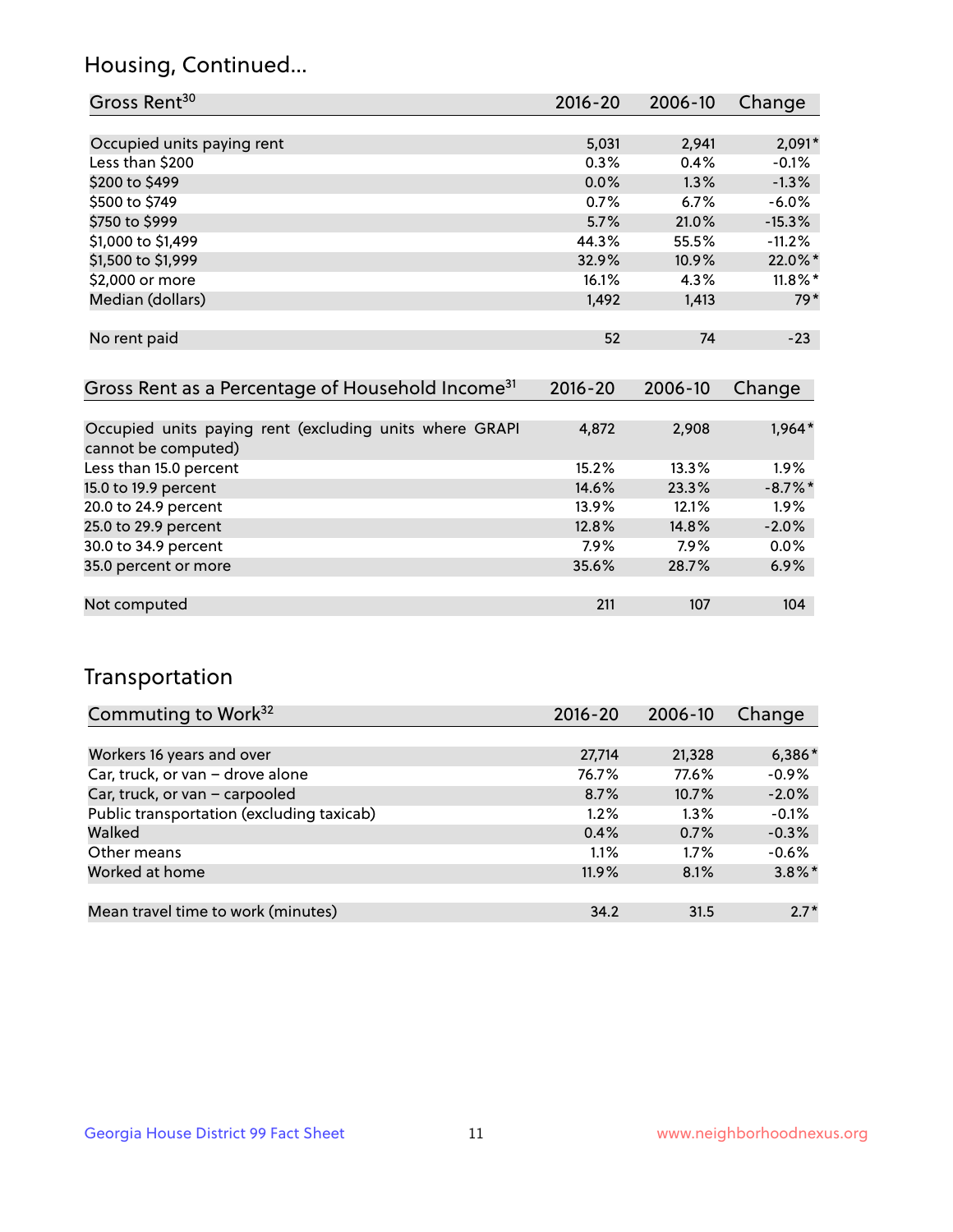## Transportation, Continued...

| Vehicles Available <sup>33</sup> | $2016 - 20$ | $2006 - 10$ | Change     |
|----------------------------------|-------------|-------------|------------|
|                                  |             |             |            |
| Occupied housing units           | 18,606      | 15,027      | $3,578*$   |
| No vehicles available            | 1.5%        | 1.7%        | $-0.2%$    |
| 1 vehicle available              | 26.3%       | 25.2%       | 1.1%       |
| 2 vehicles available             | 45.6%       | 52.7%       | $-7.1\%$ * |
| 3 or more vehicles available     | 26.6%       | 20.4%       | $6.1\%$ *  |

#### Health

| Health Insurance coverage <sup>34</sup>                 | 2016-20 |
|---------------------------------------------------------|---------|
|                                                         |         |
| Civilian Noninstitutionalized Population                | 53,750  |
| With health insurance coverage                          | 91.5%   |
| With private health insurance coverage                  | 81.2%   |
| With public health coverage                             | 16.8%   |
| No health insurance coverage                            | 8.5%    |
| Civilian Noninstitutionalized Population Under 19 years | 14,967  |
| No health insurance coverage                            | 4.4%    |
| Civilian Noninstitutionalized Population 19 to 64 years | 33,810  |
| In labor force:                                         | 27,361  |
| Employed:                                               | 26,115  |
| With health insurance coverage                          | 90.2%   |
| With private health insurance coverage                  | 89.1%   |
| With public coverage                                    | 3.1%    |
| No health insurance coverage                            | 9.8%    |
| Unemployed:                                             | 1,246   |
| With health insurance coverage                          | 81.6%   |
| With private health insurance coverage                  | 77.8%   |
| With public coverage                                    | 10.0%   |
| No health insurance coverage                            | 18.4%   |
| Not in labor force:                                     | 6,448   |
| With health insurance coverage                          | 84.9%   |
| With private health insurance coverage                  | 77.4%   |
| With public coverage                                    | 13.7%   |
| No health insurance coverage                            | 15.1%   |